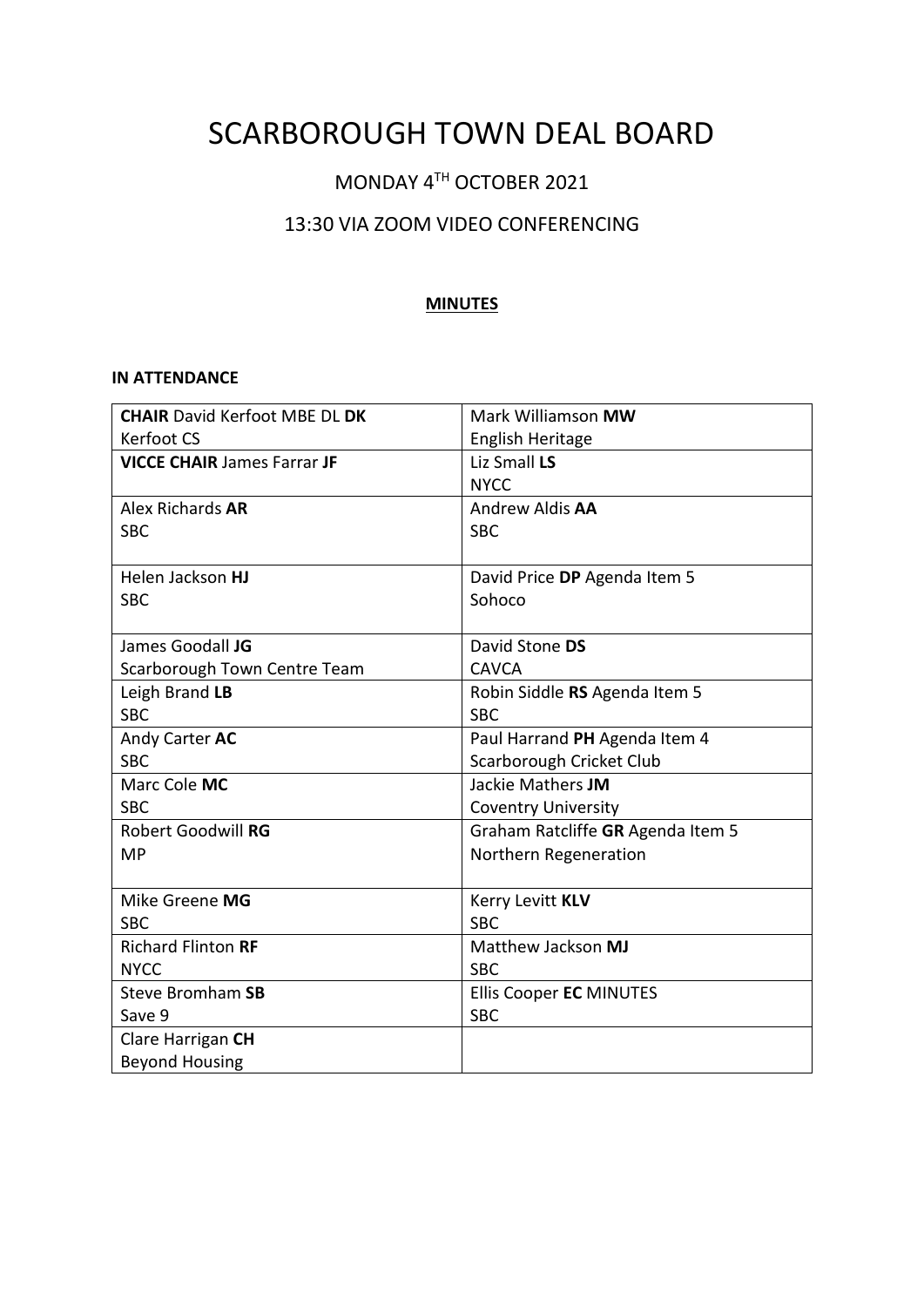#### **SUMMARY OF ACTIONS**

- Re-send the Register of Interest Form to the members of the Board
- Andrew Aldis to circulate further information on the Scarborough Fair.

#### **1. APOLOGIES**

• Rosemary Du Rose, Beyond Housing

## **2. DECLARATION OF INTERESTS**

None.

#### **3. MINUTES OF LAST MEETING AND MATTERS ARISING**

- 3.1. Minutes of the meeting held on  $29<sup>th</sup>$  July 2021 as a true record.
- 3.2. DK reiterated to the board they to need ensure they return their Register of Interest Forms. Forms to be recirculated with the minutes.
- 3.3. Board Membership
	- 3.3.1. DK felt the Board needed some additional members to add to the skills diversity. Board members to send any potential nominations.

## **4. TOWNS FUND PROGRAMME OVERVIEW**

- 4.1. HJ provided a brief update on all the Scarborough Towns Fund projects. Most projects submitting Full Business Cases (FBC) for the last deadline of March 2022 and progress is being monitored carefully by the programme team.
- 4.2. RG queried if the deadlines are a concern. HJ advises that the 24<sup>th</sup> March deadline for SBC is 2 weeks ahead of the final submission date of April 15th for DLCUH due to the date on the Heads of Terms letter so the Scarborough projects should be submitted for assessment before other towns.
- 4.3. CH queried if mitigations are in place and if there was scope for consolidated procurement from within the Council to speed up potential Construction issues. HJ confirmed SBC and NYCC have the advantage of frameworks and which could aid construction contracts and mitigations for the risks are in place

## **5. SCARBOROUGH CRICKET CLUB BUSINESS CASE**

5.1. PH presented the Full Business Case for Scarborough Cricket Club to the Board and ran through the key highlights of the project.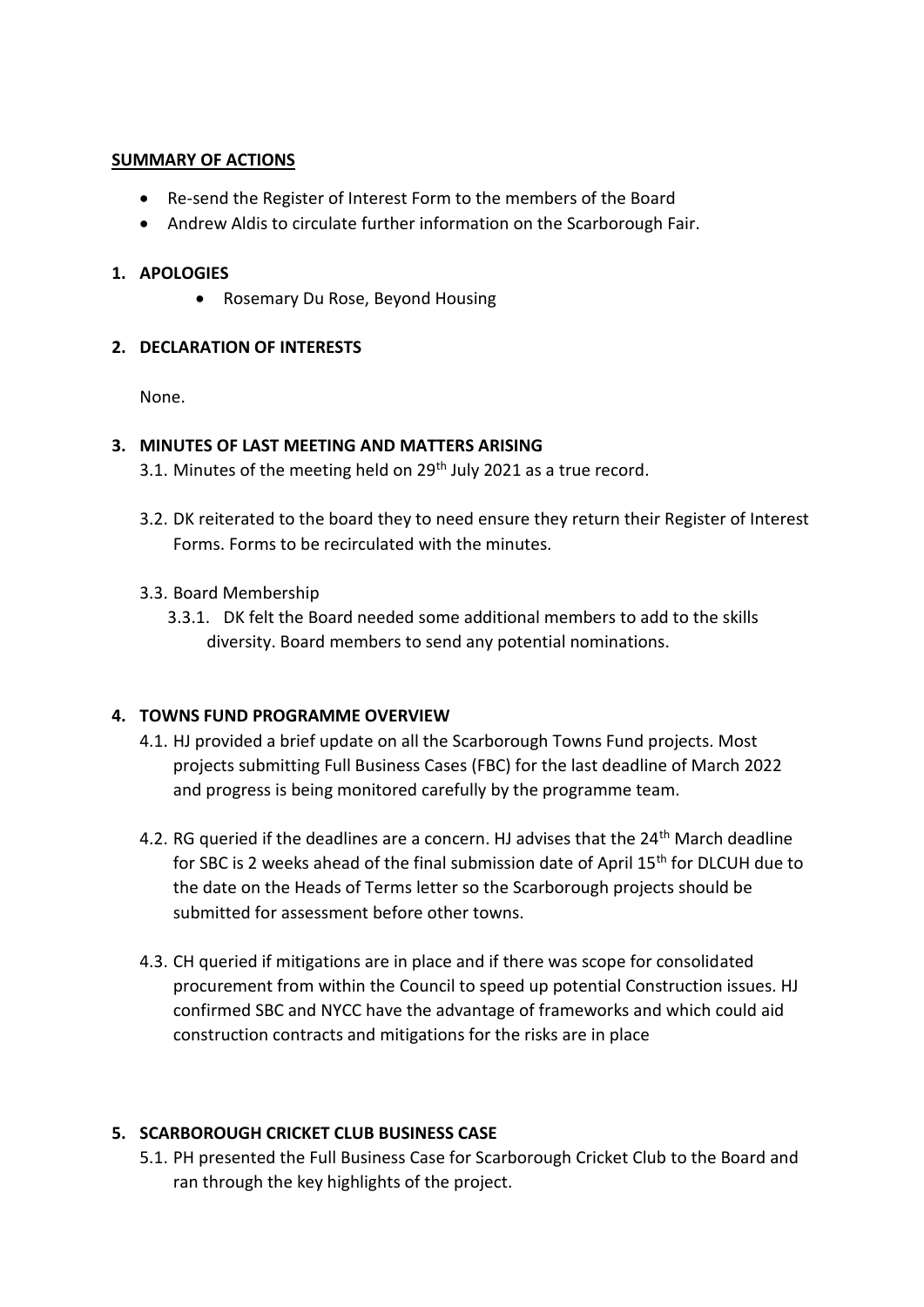5.2. The board held a discussion around the Business Case and asked for clarification on a couple of points as follows:

Contingency – PH confirmed that a contingency is in place. Potential for Unisex toilets – PH advised the Cricket Club are working to ECB requirements currently but it was something to consider in the future. Plans to focus on engaging with disadvantaged communities – PH stated that the Cricket Club are already working with the Yorkshire Cricket Board to address this.

5.3. The Board unanimously approved the Full Business Case for the Scarborough Cricket Club Project.

#### **6. GREEN CONSTRUCTION SKILLS VILLAGE BUSINESS CASE UPDATE**

- 6.1. DP gave a presentation on the Green Construction Skills Village Business vase which is currently going through the final assurance checks before submission in January.
- 6.2. The board raised concern with the long term sustainability of the project. GR advised hat contracts are in place and with apprenticeships and ESFA funding it will create sustainable future for the skills village.
- 6.3. MW queried if the GSCV was green itself. DP stated that with the converting old farm buildings there are some restrictions to what can be achieved but they are implementing lots of green initiatives on site.
- 6.4. HJ confirmed the programme team are working very closely with the project to get the remaining information together to present a robust economic case and it is hoped the Business Case will be completed by the end of October.

#### **7. SCARBOROUGH FAYRE PROJECT UPDATE**

- 7.1. AA presented an update on the Scarborough Fair Project and the direction the project was now taking. The preferred option was to deliver 4 key festivals spread throughout the year and the creation of a cultural hub.
- 7.2. MG advised that there was a broader piece of work to undertake beyond the Towns Fund. Revenue streams need to be looked at with the potential for SBC to provide a 2 year revenue bridging gap. However the LGR would have an impact on this, MG and RF would need to look at sustainability.
- 7.3. AA to circulate more detail from the feasibility with the Board.
- **8. A.O.B**

None.